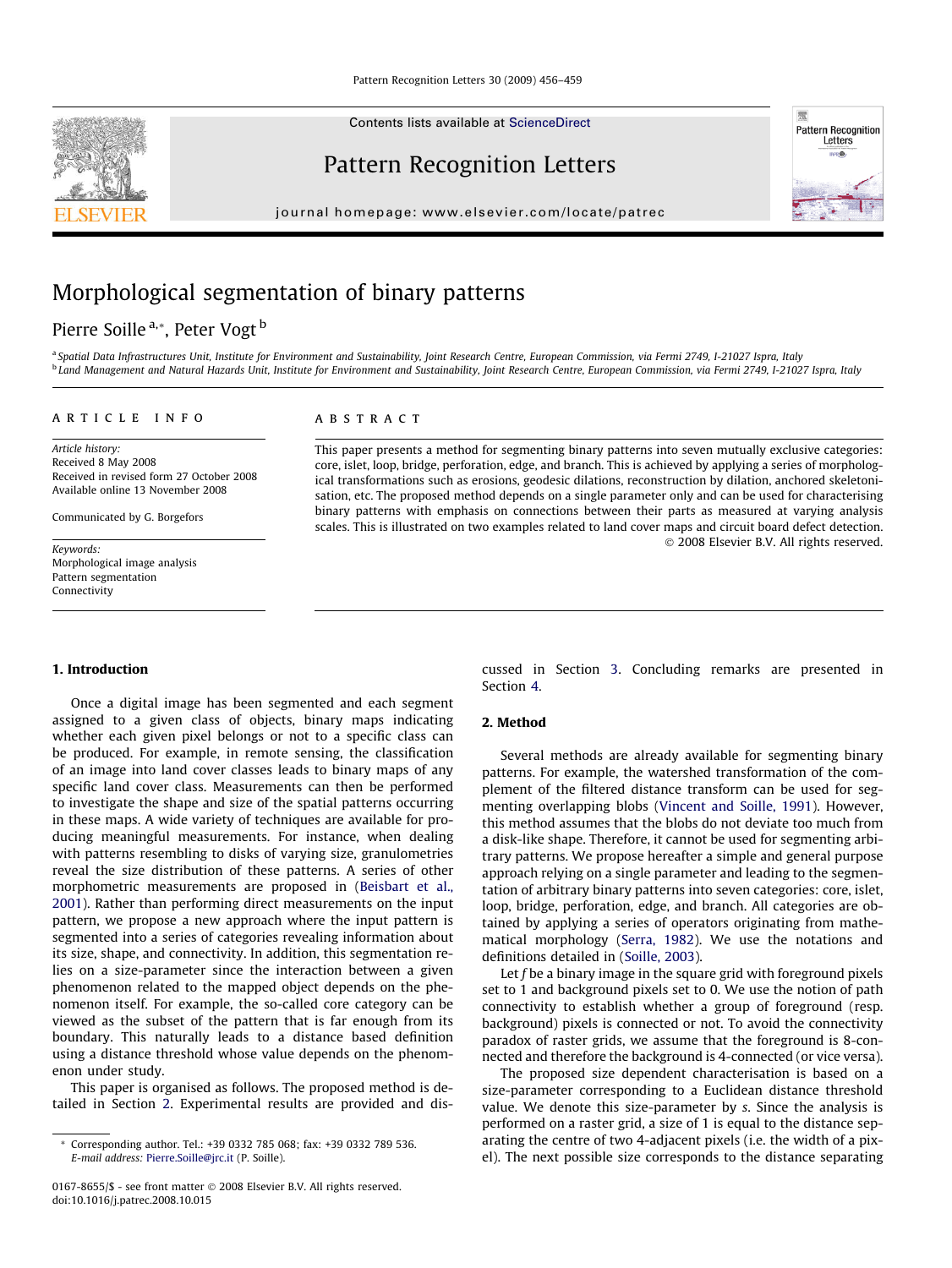the centre of t<u>wo 8-a</u>djacent pixels (i.e.  $\sqrt{2}$ ). In general, the size  $s$  is ine centre of two o-adjacent pixers (i.e.  $v_2$ ), in general, the size s is<br>in the form  $\sqrt{a^2 + b^2}$  where a (resp. b) is the distance along the xaxis (resp. y-axis) between any two pixels of the grid.

The extraction of all foreground (resp. background) pixels that are within a distance s to the background (resp. foreground) pixels will be the basis for the characterisation of the input patterns at the size s. For conciseness, we develop our methodology for the characterisation of the foreground only. The characterisation of the background is obtained by complementing the input image and considering the dual connectivity rule.

The proposed size dependent characterisation of binary patterns and their connections is illustrated in Fig. 1 together with the individual processing steps. All steps are described in the following sections (Sections. 2.1–2.5). Note that the proposed segmentation leads to mutually exclusive categories of the foreground pixels.

#### 2.1. Core

Core pixels are defined as those foreground pixels whose distance to the background is greater than the given size-parameter s. These pixels correspond to the erosion of the input image by a Euclidean disk of radius equal to s. They are detected by thresholding the Euclidean distance transform of the foreground for a threshold value equal to s. An exact and linear-time Euclidean distance transform algorithm is described in [\(Hirata, 1996\)](#page-3-0), see pseudo-code in ([Meijster et al., 2000](#page-3-0)).

#### 2.2. Islet

Islet pixels are defined as those foreground connected components that do not contain any core pixel. They can be obtained by performing the difference between the input image and the reconstruction by dilation of this image using the core pixels as marker set. Fast sequential algorithms for computing reconstructions by dilation are detailed in [\(Vincent, 1993\)](#page-3-0).

#### 2.3. Connectors: bridge and loop

Connector pixels are groups of foreground pixels linking core connected components so that their removal would modify the homotopy of the input image. Initially, the anchored skeleton of



Fig. 1. Morphological segmentation of binary patterns. Top: input binary pattern X, intermediate steps  $X_i$ , and resulting segmentation Y. Bottom: successive processing steps (the name of the final seven categories are typeset in bold). T: threshold operator. EDT: Euclidean distance transform. \: set difference.  $R^{\delta}_X(Y)$ : reconstruction by dilation of X using Y as seed. SKEL<sub>X</sub>(Y): anchored skeleton of Y using X as anchor set.  $\delta_X(Y)$ : geodesic dilation of Y with respect to X.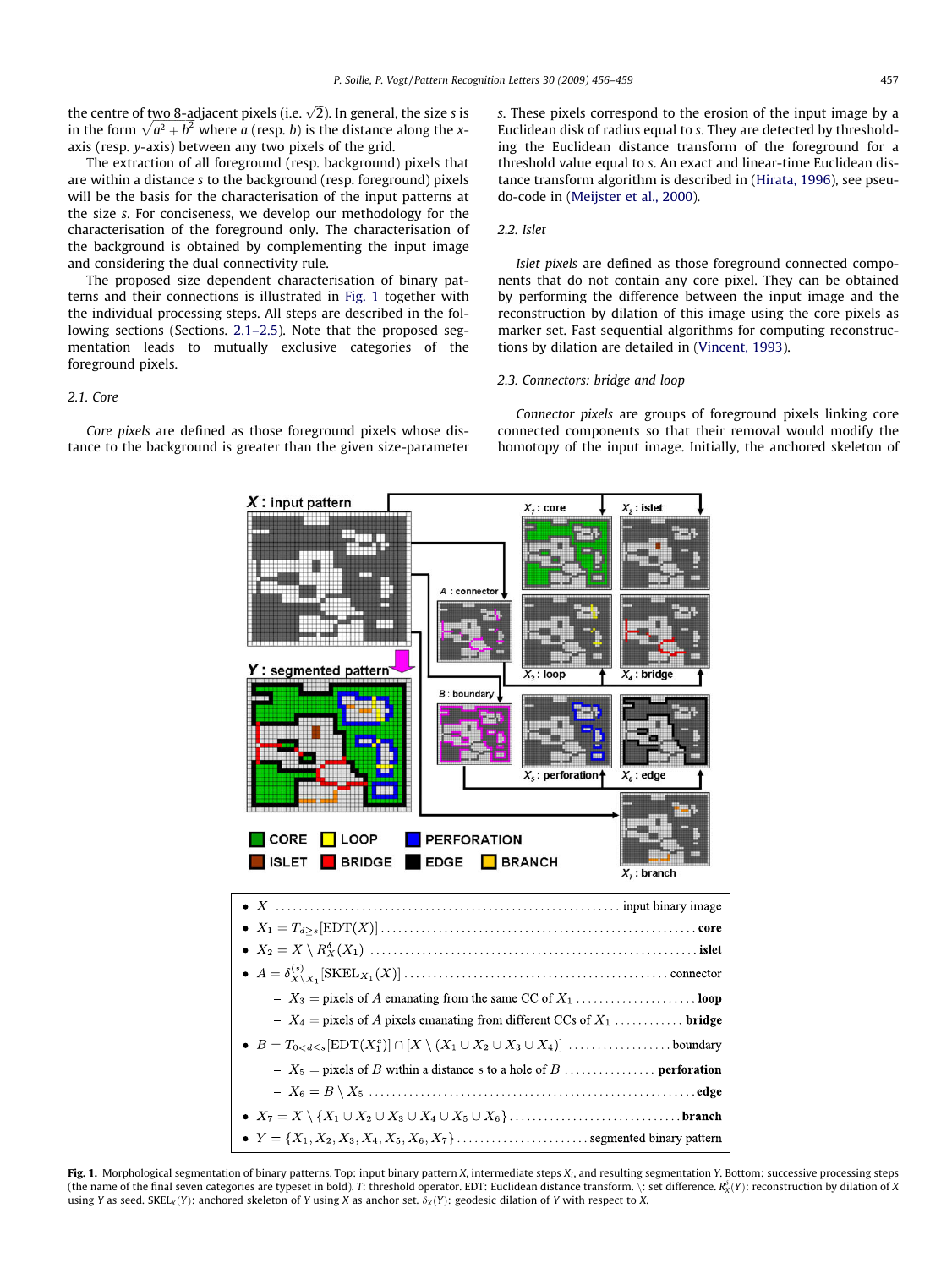<span id="page-2-0"></span>the input image using the core pixels as anchor set is computed. Connector pixels are then defined as those pixels whose geodesic distance from this anchored skeleton is less than s, using the non-core pixels as geodesic mask. Connector pixels are themselves subdivided into two categories depending on whether the connections link the same core connected component or not:

- bridge pixels are connector pixels emanating from two or more core connected components;
- loop pixels are connector pixels emanating from the same core connected component.

The notion of anchored skeleton is detailed in [\(Ranwez and](#page-3-0) [Soille, 2002\)](#page-3-0) and fast algorithms are described in [\(Iwanowski and](#page-3-0) [Soille, 2007\)](#page-3-0).

#### 2.4. Boundaries: edge and perforation

Boundary pixels are defined as those yet unclassified foreground pixels whose distance to the core pixels is lower than or equal to the given size-parameter s. They are detected by thresholding the Euclidean distance of the complement of the core pixels for all values greater than 0 and less than or equal to s while retaining only those yet unclassified foreground pixels.

Boundary pixels are themselves subdivided into outer and inner boundaries. For conciseness, we call the outer boundaries edges and inner boundaries perforation. Perforation pixels of a given connected component are defined as its boundary pixels that are within a distance s to a hole of this connected component where a hole is defined as a connected component of the background that does not contain any pixel of the border of the image. Edge pixels of this connected component are obtained by subtracting its perforation pixels from its boundary pixels.

In practice, an efficient iterative algorithm permits the distinction between perforation and edge pixels without requiring the processing of each connected component separately. The input of the algorithm is initialised with the union of core and boundary pixels. The output edge image is initialised with a void image. Then, the following three steps are applied until the input is empty:

(1) fill the holes of the input;

(2) add to the edge image the intersection between the boundaries and gradient by erosion of the filled input using a disk of radius s as structuring element;

(3) update the input with the foreground pixels of the current input that are embedded within its holes (i.e. intersection between the input and the filled holes of the input).

The last step of the iterative procedure is required for handling cases where a connected component of foreground pixels is itself embedded in a hole of another connected component. Once the iterative procedure terminates, the perforation pixels are obtained by subtracting the edge pixels from the boundary pixels defined at the start of this section.

#### 2.5. Branch

Pixels that do not belong to any of the previously defined categories are called branch pixels. They emanate either from boundaries (edge or perforation) or connectors (bridge or loop).

Note that, connector (bridge and loop) and branch pixels that are adjacent to core pixels could be called junction pixels and flagged as such if required by the application.

#### 3. Experimental results

Fig. 2 illustrates the segmentation of binary patterns on a water mask retrieved from a land cover map. In this experiment, the category core matches lakes, the category perforation islands, the category islet ponds, etc. This example emphasises that the nomenclature of the proposed seven categories correspond to actual features whose meaning is application dependent. Starting from the water mask of Fig. 2, [Fig. 3](#page-3-0) shows the proportions of each category when increasing the size-parameter. In general, the sizeparameter drives the proportion of the core and non-core catego-



Fig. 2. Morphological segmentation of binary patterns applied to a water mask derived from a land cover map. The legend lists the generic category names with the corresponding application specific names in parenthesis.